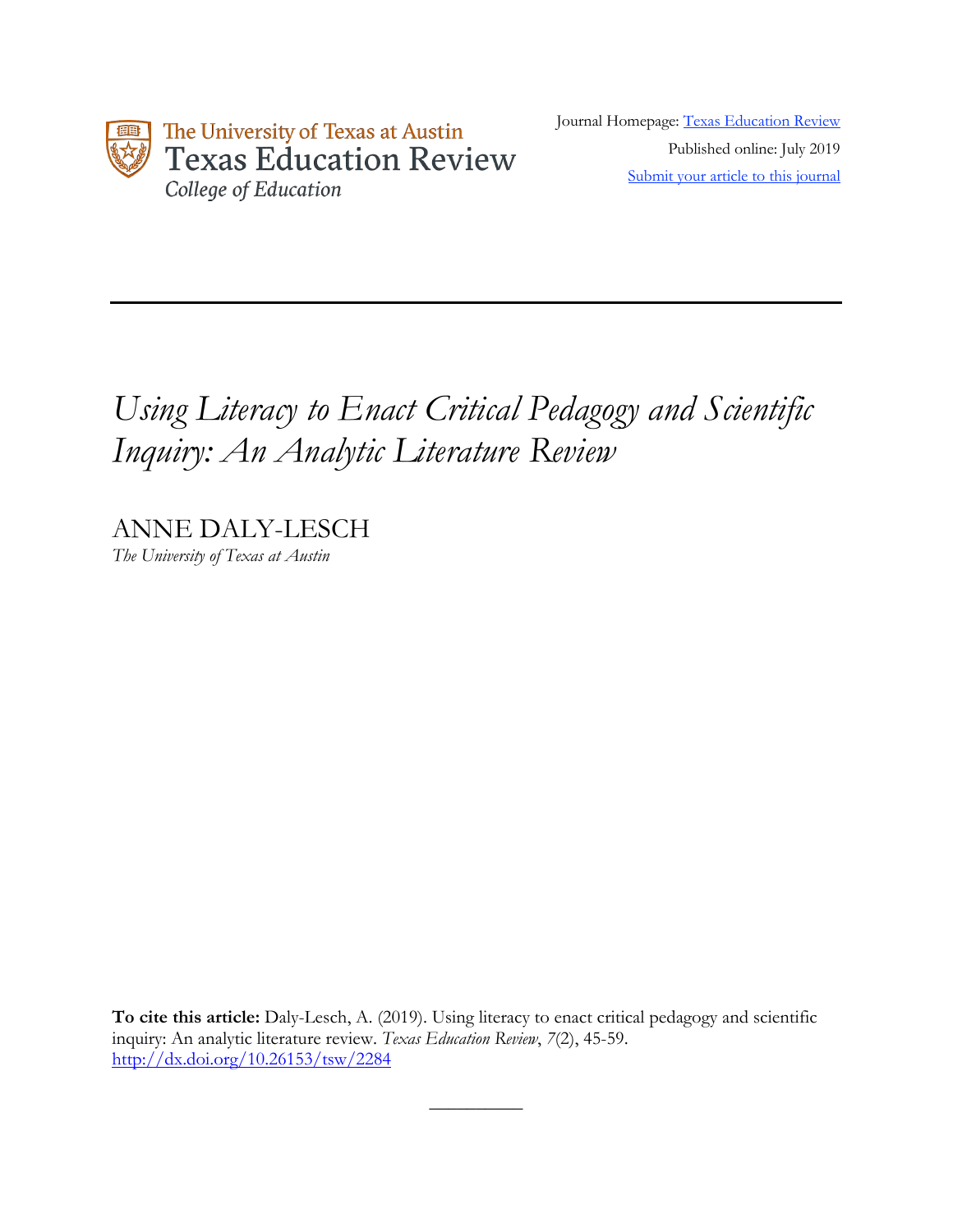## **Using Literacy to Enact Critical Pedagogy and Scientific Inquiry: An Analytic Literature Review**

## ANNE DALY-LESCH *The University of Texas at Austin*

Students who enter K-12 classrooms are active meaning-makers and inquirers and come to school eager to explore their physical, social, and cultural worlds. Literacy is a powerful tool that can be used across content areas to generate new understandings, develop skills, and interrogate curricular knowledge (Janks, 2010; Moje, 2015; Smith, 1934). This is especially true within the domain of science education where students are engaged in reading texts, designing investigations, and crafting scientific arguments (Cervetti, Jaynes, & Hiebert, 2009; Cervetti, Pearson, Barber, Hiebert, & Bernardo, 2007; Schwarz, Passmore, & Reiser, 2017).

Unfortunately, opportunities to integrate reading and writing into the study of science are rare (Gavelek, Raphael, Biondo, & Wang, 2000). In the era of accountability reform, students spend more time acquiring the technical aspects of reading and writing skills instead of using them to generate new understandings within science (Cervetti et al., 2009). Moreover, students from linguistically, racially, and economically diverse backgrounds experience far fewer opportunities to engage in science-literacy learning due to test-centric curricula and high-stakes testing demands (Davis & Willson, 2015; Nichols & Berliner, 2008; Wright & Gotwals, 2017). Literacy learning that prioritizes the acquisition of skills over using literacy to develop new understandings perpetuates oppressive schooling conditions that contradict the ways people jointly use literacy and science to make sense of the world around them (Hoffman, 2017; Moje et al., 2004; Schwarz et al., 2017).

One way educators have disrupted single-subject learning to integrate literacy with science is through inquiry-based teaching methods. Defined broadly, inquiry is a pedagogical approach that centers all learning experiences around students' curiosities and interests (Maloch & Horsey, 2013; Owens, Hester, & Teale, 2002; Wells, 1999). Within an inquiry-based science curriculum, reading and writing become essential tools to engage in the specific practices of inquiry, such as designing investigations, evaluating multiple sources of information, and developing evidence-based arguments (Schwarz et al., 2016). Pearson, Moje, and Greenleaf (2010) noted the mutual benefits of an integrated science-literacy inquiry approach, explaining that "When literacy activities are driven by inquiry, students simultaneously learn how to read and write science texts and to do science" (p. 459-460). Previous research has examined the effects of an inquiry-based approach in teaching science and literacy, noting the positive impact it has on students' academic learning (Cervetti, Barber, Dorph, Pearson, & Goldschmidt, 2012; Ødegaard, Haug, Mork, & Sørvik, 2014; Pearson et al., 2010), engagement (Cambria & Guthrie, 2010; Guthrie, Anderson, Alao, & Rinehart, 1999), and identity development as readers, writers, and scientists (Håland, 2017; Pappas, Varelas, Barry, & Rife, 2002; Tucker-Raymond, Varelas, & Pappas, 2013; Varelas & Pappas, 2006).

While promising, few studies have examined how an inquiry-based integrated science-literacy approach can be used in the service of critical pedagogy. Critical pedagogy is a broad project aimed at interrogating the ways dominant groups maintain power through the institution of school. Although obscured as objective or neutral, all forms of teaching and learning are governed by ideological beliefs that privilege particular people and ideas as more knowledgeable than others (DeMarrais & LeCompte, 1995). Without interruption, standard forms of curriculum and instruction in U.S. schools privilege White, monolingual English, middle class cultural norms and marginalize the cultural, linguistic, and literacy practices of diverse student learners. The aims of critical pedagogy are to illuminate constructs that serve the interests of the dominant group, interrupt their reproduction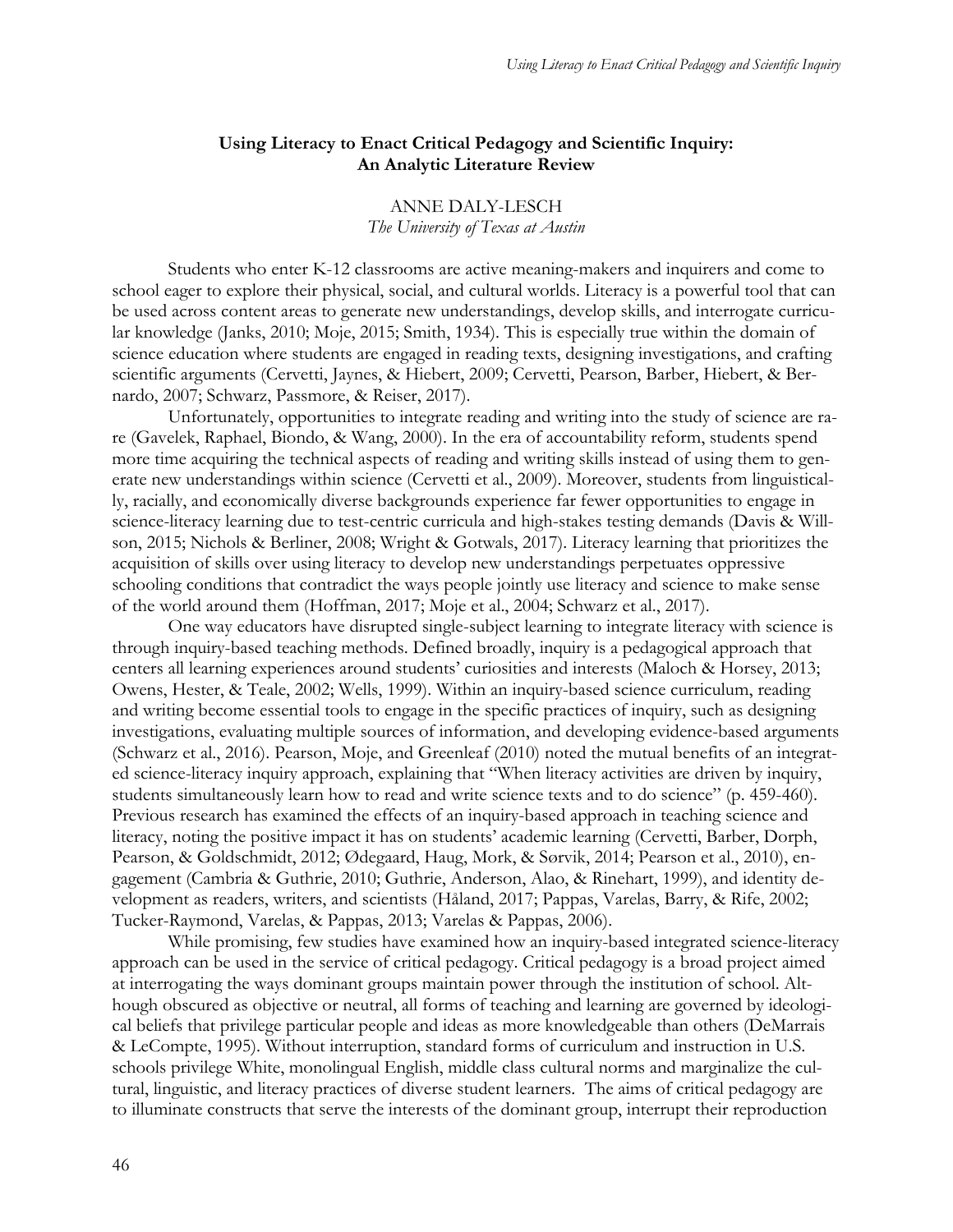in school, and take action to change them (Darder, 2012; Giroux & Simon, 1988; Luke, 2019; McLaren, 1994).

Critical literacy is situated within critical pedagogy as an approach to using literacy to recognize oppressive ideologies, discourses, and practices in order to enact social change. Critical literacy is often connected to the work of Freire (1970), who believed literacy education could be used to "confront a culture of domination" (p. 54) and situated literacy pedagogy squarely within the social, cultural, and political worlds. Literacy is conceptualized as an ongoing engagement with the "word and the world" (Freire & Macedo, 1987), which requires individuals to "analyze, critique, and transform social, cultural, and political texts and contexts" (Luke, 2019, p. 354). Looking at literacy with this specific lens allows teachers and students to engage with the word and the world to confront injustice and work towards social change.

This review examines literature across integrated science-literacy learning, inquiry-based instruction, critical pedagogy, and critical literacy. By reviewing a specific body of literature related to these areas, I aimed to understand how an inquiry-based approach to science-literacy learning could function to support students' critical investigations into the social, political, and environmental worlds around them. Reviewing recent educational research, I asked: How does literacy facilitate critical inquiry into the discipline of science in K-12 classrooms?

### **Background**

Inquiry-based instructional models are often associated with scholars from the progressive education movement (Duke, 2016). Writing in the mid-1930s, Dewey (1938) proposed a theory of inquiry in which students' experiences and interests served as the foundation for all teaching and learning. Dewey, along with other progressive educators of the time (e.g., Kilpatrick, 1921), believed that engaging students in authentic tasks would lead to high levels of learning across content areas. Similarly, literacy scholars argued that experiential learning created reasons to read and write (Smith, 1934; Whipple, 1925). Smith (1934) argued for an "experience method" of instruction where reading was "used as a tool to further the interests and activities of the children" (p. 218). Progressive educators proposed an alternative vision for education that centered the curriculum and instruction around students' inquiries, interests, and experiential learning.

Decades later, Freire (1970) also proposed a pedagogical vision that centered students' interests and experiences in the curriculum. Unlike progressive educators, however, Freire believed that dominant structures, systems, and ideologies were to blame for the kinds of decontextualized or "banking" (p. 53) forms of instruction common in school. Ongoing cycles of reflection and action were processes used to develop students' consciousness of oppression and engage in political action that would lead to change. For Freire, inquiry was necessary to develop new understandings that could lead to liberation, as he believed that "knowledge emerges only through invention and reinvention, through the restless, impatient, continuing, hopeful inquiry human beings pursue in the world, with the world, and with each other." (1970, p. 53). Inquiry, as both a pedagogical process and way of being in the world, connected teachers and students together in a struggle for liberation, justice, and equity. Although inquiry-based instructional models are often associated with educators from the progressive movement at the turn of the century, Freire's theory of critical literacy is equally important in understanding how inquiry-based instructional methods serve both student-centered and critical pedagogical purposes.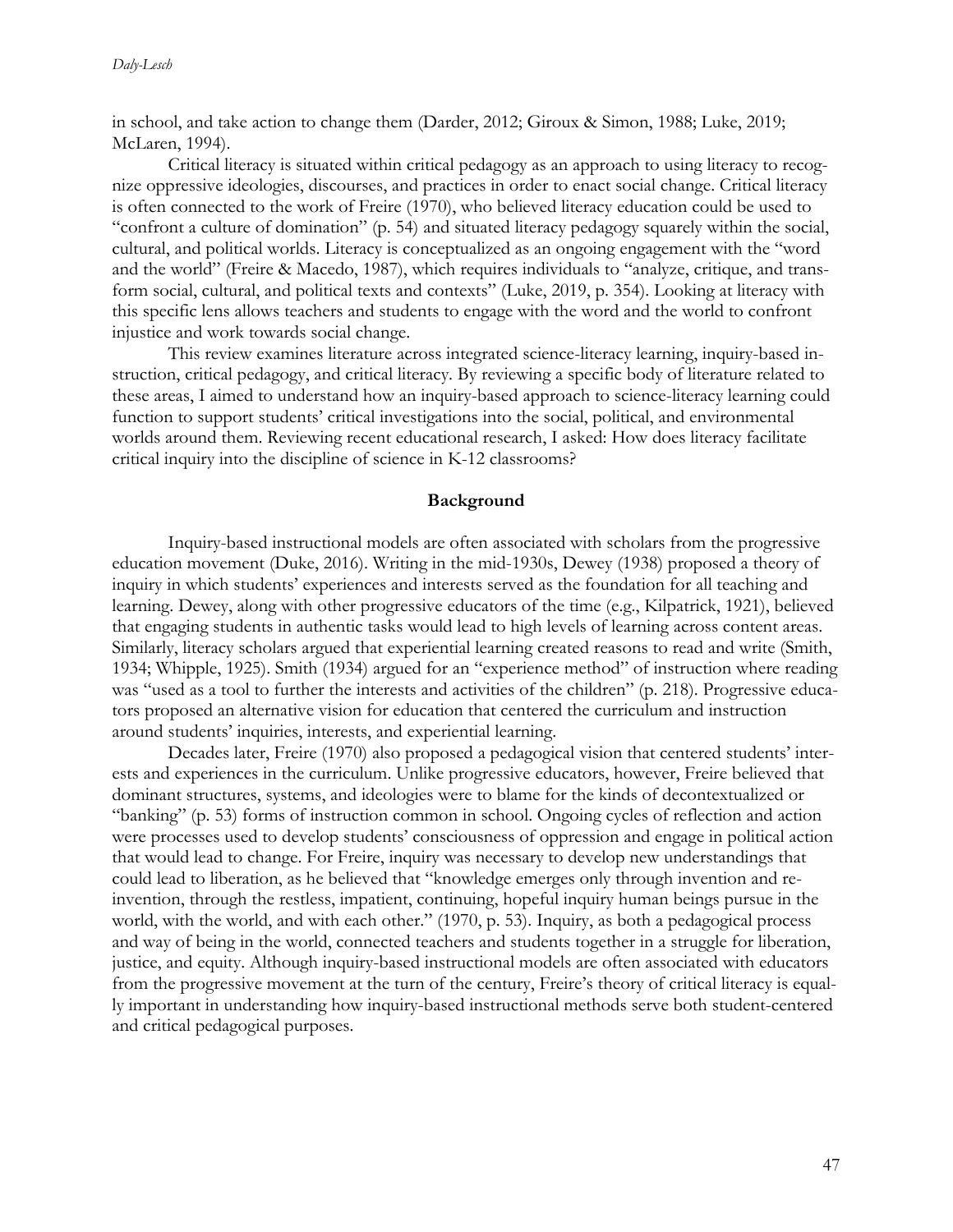### **Defining Critical Inquiry**

In this review, I use the phrase critical inquiry to capture pedagogical practices that center students' interests and experiences in the curriculum as a means to critique unjust power structures. Drawing on theories of critical pedagogy (Darder, 2012; Giroux & Simon, 1988; McLaren, 1994), critical literacy (Freire, 1970; Freire & Macedo, 1987; Luke, 2019), and sociocultural views of learning (Vygotsky, 1978), I define critical inquiry as a set of critical literacy practices used within classroom learning communities to engage with the sociocultural, political, and natural world. In this review, I specifically examine applications of critical inquiry within the discipline of science in K-12 contexts. The term "critical" signals pedagogical practices aimed at confronting oppressive and inequitable structures, ideologies, and discourses to realize greater equity and justice.

#### **Method**

The reviewed articles were selected and examined using a three-part process. In the first phase of article identification, I systematically searched for peer-reviewed articles related to the topic of critical scientific inquiry, limiting the search to studies published between 2000-2018 to examine contemporary instructional practices. I used key terms such as "science," "inquiry," "critical theory," and "social justice" on the databases Academic Search Complete and Education Source. I combined search terms in six different iterations to generate a total of 331 empirical and conceptual pieces related to the topic of this review. I also used bibliographic branching or the snowball technique (Ridley, 2008) to identify 10 additional studies referenced in two studies identified in the first search stage (Brown, 2017; Buxton, 2006).

Next, I began the second phase of article selection by applying a set of selection criteria. Because my focus was on critical inquiry in K-12 science classroom contexts, I first examined studies that explicitly mentioned "inquiry" as an instructional method in the title or abstract of the article (e.g., Buxton, 2006; O'Hallaron, Palincsar, & Schleppegrell, 2015). Within this large set of studies, I discovered theoretical differences between how the authors and I conceptualized critical inquiry. For example, rather than using inquiry as an instructional means to focus on students' interests and disrupt the status quo of classroom instruction, studies like Tong et al. (2014) used inquiry to support students' acquisition of pre-determined canonical science standards. These theoretical differences eliminated the largest number of studies from the broad search. In addition, I excluded ten articles that were not empirical and an additional small set of studies that examined critical inquiry outside of K-12 classroom learning contexts. It is important to note that three studies (Brown & Crippen, 2017; Laughter & Adams, 2012; Wilson-Lopez, Strong, & Sias, 2017) did not explicitly used the term inquiry, but described instructional practices that reflected this teaching method and were, therefore, included. After sifting through the original set of 331 studies using this selection criteria, I identified 11 studies to examine for the purposes of this review.

Once I identified these studies, I compiled a chart to organize aspects of the research process such as the theoretical perspectives, methods, and findings for each study. Using this chart, I identified themes relevant to the question of how critical inquiry was enacted in science content areas. As I developed themes, I reorganized the chart to categorize studies across emergent findings. This analysis, re-reading of the texts, and revision of salient themes produced three main findings, which I discuss further in the subsequent sections.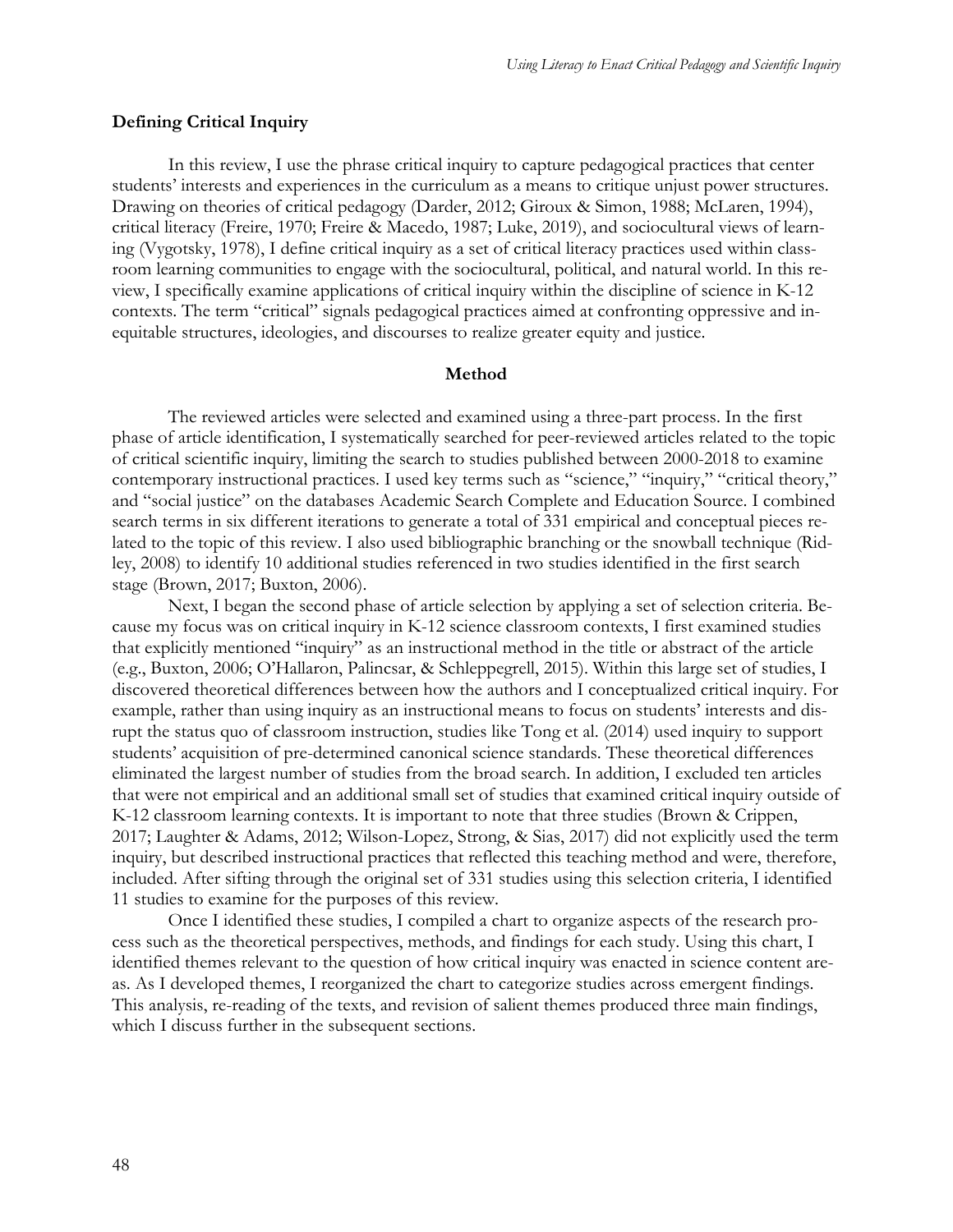### **Findings**

Across the studies I examined, three themes emerged that illuminated how literacy instructional practices could support critical scientific inquiry. First, students' interests drove science learning and pursuing those interests through critical inquiry created space to honor their "funds of knowledge" (Moll, Amanti, Neff, & Gonzalez, 1992). Second, critical inquiry invited students to challenge the official science curriculum, critique authoritative texts, and question who held expertise in the discipline. Finally, critical inquiry grounded learning in specific contexts that were ecologically and socially meaningful for students.

#### **Centering Students' Interests and Sociocultural Knowledge**

Similar to previous research on inquiry teaching, students' interests drove the teaching and learning experiences for students engaged in critical inquiry practices. In nine of the 11 studies, students were responsible for shaping the kinds of science learning experiences that unfolded in the classroom. For example, Owens et al. (2002) described how elementary and middle school students developed questions that were relevant to their lives, which launched their research investigations into various science topics. However, critical inquiry practices seemed to offer new, distinct advantages to students, namely that when students inquired into topics critically their sociocultural knowledge was a valued resource in developing scientific understandings. As educators continue to seek ways to honor and sustain students' cultural, language, and literacy practices in school (Paris, 2012), these studies shed light on how students can be recognized as powerful scientists, meaningmakers, and inquirers. Below I detail how this occurred in classrooms and also illuminate the tensions that emerged when typical power dynamics between teachers and students were disrupted in the design and implementation of critical inquiry.

**Attending to students' sociocultural knowledge**. Although culturally relevant pedagogies (CRP) that honor students' cultural backgrounds and experiences (Ladson-Billings, 1995) and inquiry-based science methods are promoted as best practices within critical educational research, the simultaneous enactment of both is rare (Brown, 2017). However, in studies examining critical inquiry practices, students' sociocultural knowledge was viewed as an asset that could further develop scientific understandings. For example, Brown and Crippen (2017) examined ways in which six secondary science teachers used CRP to connect students' home lives with science content learning. They found that teachers planned life science lessons that incorporated students' cultural traditions and practices, such as examining the effects of glucose using students' self-reported food preferences. While the authors explained that this kind of "microlevel culturally responsive knowledge" (p. 126) attended to students' cultural heritage, these practices did not extend to validating students' cultural knowledge in the curriculum.

Buxton (2006) also examined ways that teachers enacted scientific inquiry units that were culturally and socially relevant to students. However, in this study, teachers attended to students' specific critical inquiries in the moment they occurred, demonstrating a value for students' experiences that surpassed their own plans for teaching. In one lesson, preservice teachers planned an inquiry on the different types of fish local to the students' Louisiana coastal community. During this lesson, however, students articulated questions and concerns about water contamination, realizing that many of their families ate fish from these water sources. The teachers changed their teaching plans to follow the students' lead, validating both their concerns and outside-of-school experiences as important in the science curriculum.

In a much different study, sixth-grade students, who identified as members of African American and Latinx immigrant communities, intentionally partnered with their teacher to design scien-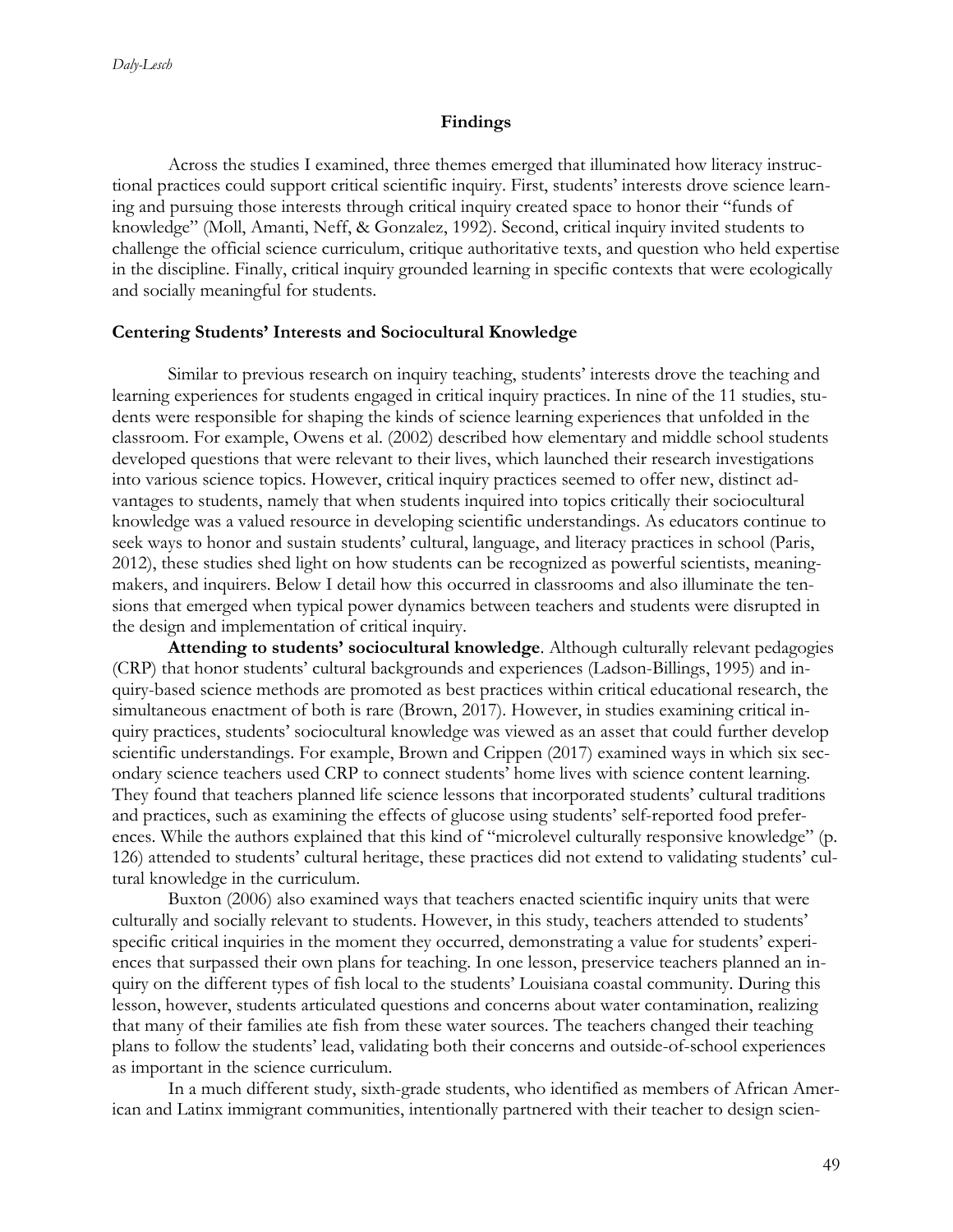tific inquiry units that attended to their cultural knowledge, expertise, and ways of being (Barton & Tan, 2009). In one unit, students shared their family food and cooking traditions, using this information to inquire into the kinds of plant species used as common food sources in their communities. Through shared inquiry into each other's familial practices, students connected their dietary traditions with family stories through oral history. As students shared family traditions, histories, and recipes, they noted the wealth of resources, knowledge, and diversity within the class. One student, Cindy, used this observation to critique dominant and oppressive discourses that group all "minorities" homogeneously (p. 57). For these students, cultural experiences were viewed as an asset to the science curriculum and a necessary component to investigate the scientific relevance of familiar plant species. These student-centered and culturally-centered inquiries also created space in the official school curriculum to address critical issues like stereotyping racially and ethnically diverse individuals.

These examples showed varying levels of attention to students' interests and sociocultural knowledge while simultaneously practicing critical scientific inquiry. While this is promising, scholars like Babaci-Wilhite (2017) have proposed that more research is needed to understand the effects of including students' home languages in the science inquiry curriculum. Increasingly, students come to school with a range of linguistic practices but are required to conform to English-only curricular demands (Makalela, 2018). Including students' home languages in scientific inquiry offers potential sites to support critical scientific inquiry and learning, as well as provide a means to deconstruct dominant scientific paradigms that may neglect indigenous or non-Western epistemologies in teaching and learning science in school.

**Facing challenges in student-led critical inquiries**. At times, centering students' interests and sociocultural knowledge in the science curriculum presented challenges for teachers due to time constraints and high-stakes testing pressures. In the two cases in which teachers collaborated with students to develop and enact critical inquiry, structural constraints and curricular mandates became sources of tension. For example, Barton and Tan (2009) noted that despite a successful creation and enactment of a critical inquiry unit, the teacher felt overwhelmed and unable to continue teaching in this way due to time constraints. For the teachers in Buxton's (2006) study who faced significant pressures to raise test scores at their elementary school, curricular mandates created roadblocks to designing a curriculum around students' interests and critical concerns. In one instance, the class abandoned an outside garden project after the school administration reprimanded teachers for straying too far from the curriculum that aligned to high-stakes assessments. Although students across these studies pursued issues related to science and social curricular content, these challenges highlighted the institutional constraints that make such instructional endeavors difficult.

## **Disrupting Notions of Authority and Expertise**

Several studies highlighted ways that critical inquiry was used to address power. Through critical inquiry, students examined the canon of authoritative science texts from a critical perspective to question the expert/novice binaries. The theoretical perspective of critical literacy was developed with the purpose of serving as a tool to "confront a culture of domination" (Freire, 1970, p. 54). Across these studies, it is evident that critical inquiry supported these broad aims by serving as a tool to foster critical consciousness and resist the status quo. For the purposes of this review, I examine closely how critical literacy and inquiry practices were used to challenge traditional forms of science content and authored texts.

**Content**. Often science discourse is viewed as fixed and authoritative (Bazzul & Sykes, 2011). In school, science content can be constructed as a set of unquestioned facts students must learn (Osborne, 2010). For high school students in Wilson-Lopez et al.'s (2017) study, however, the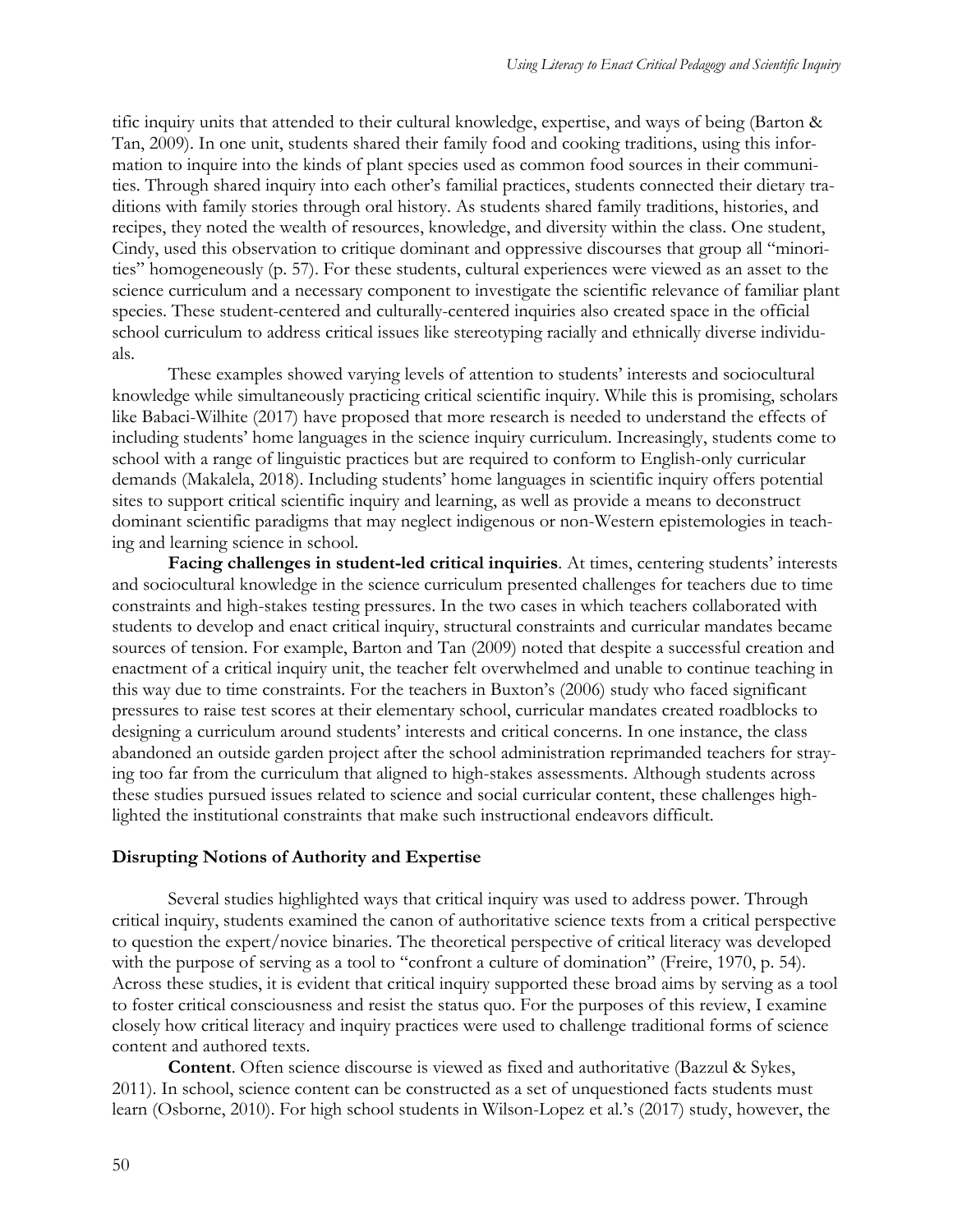engineering curriculum served as a place to both engage "with and against the discipline" (p. 243). Student participants, who self-identified as Latinx and children of immigrant parents, critically read case reports, as well as physically engineered structures and designs. Students used the science curriculum and critical inquiry practices to analyze the ways in which engineered products had material consequences for the designers and those who used the engineered products. The way students read and interpreted engineered designs uniquely positioned them as active, rather than passive, consumers of scientific content knowledge.

In one particular unit in the same study, students inquired into the lack of cultural and socioeconomic diversity among the design team of a company that designed a holographic computer. Armed with this information, the students used what they knew about engineering principles to propose "counter designs" (Wilson-Lopez, et al., 2017, p. 241), which accounted for things like more thorough testing measures to ensure safe use for children and recycling procedures to dispose of materials using environmental stewardship practices. Critical inquiry served as a means to not only disrupt traditional forms of science content taught at school but supported students in imagining new and more socially-just futures through engineering and product design.

This study was one of the few in the review that supported students' action and activism for change. Wilson-Lopez et al. (2017) argued that critical inquiry into engineered designs invited the students in their study to conceptualize discipline-specific instructional practices in new ways, explaining:

> Through enacting both disciplinary literacy and critical literacy in K-16 engineering courses, students can be prepared to perform either as engineers or as active stakeholders, while at the same time moving toward changes that promote more equitable outcomes for all. (p. 244)

For these students, critical inquiry in engineering provided a path to use, as well as resist and disrupt, fixed content standards.

**Texts**. Critical literacy practices have been explored extensively in English language arts content areas (Janks, 2010; Vasquez, 2004), however three studies in this review extended these literacy practices into the discipline of science. Across each of these studies, students were invited to practice critical literacy by exploring texts through their own inquiry questions about whose knowledge and voice was promoted with authority in the text. O'Hallaron, Palincsar, and Schleppegrell (2015) examined the ways in which 23 elementary-aged learners inquired into the attitudes of authors who wrote their science texts. They examined the language practices of text authors to study how writers created authoritative tones in their compositions. O'Hallaron et al. (2015) argued that a critical reading of scientific informational texts was a way to democratize the curricular space and invite greater participation from students. Given the ways in which students are often excluded from full democratic participation in school due to test-centric curriculum and instructional practices (Au, 2008; Davis & Vehabovic, 2017), critical reading of scientific texts can foster more inclusive learning spaces.

Laughter and Adams (2012) were similarly concerned with the ways in which scientific texts were presented as authoritative. This researcher and teacher-researcher collaborated to invite students to examine individual, societal, and disciplinary biases embedded within science texts typically used in the curriculum. The authors grounded their rationale for critical inquiries in science as a way to increase student participation in the discipline, and as a way to raise students' critical consciousness to respond to pressing social justice issues, such as racial discrimination. Together, sixth grade students and their teacher read Space Traders (Bell, 1992), a text that uses a science fiction parable to examine racism in the United States. After this whole-class reading and discussion, the class engaged in a close and critical reading of the science curriculum to identify biases embedded in the science curriculum. Studies like these highlight the utility of using literacy to foster authentic, discipline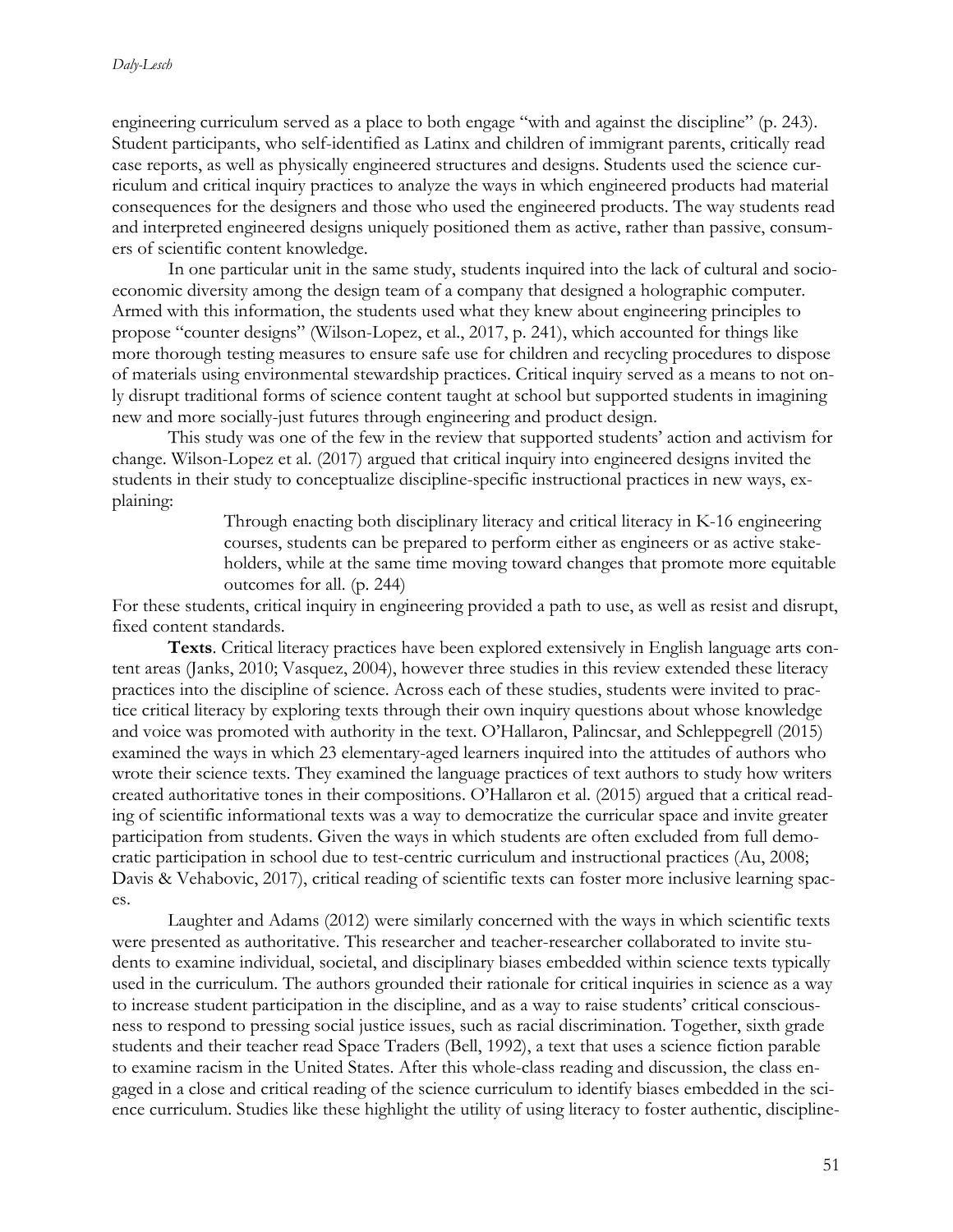specific practices that mirror those used by members of the scientific community who often interrogate the credibility of sources of information to generate knowledge (Moje, 2015; Schwarz et al., 2017). Learning to analyze and evaluate sources of information are crucial skills needed to tackle the serious environmental, social, and political challenges facing our nation and world. These studies highlight that the school curriculum can be a place to foster critical literacy and inquiry practices that support disciplinary learning, as well as prepare students to make societal changes.

**Expert/novice binary**. In one study, critical inquiry disrupted ways in which students were positioned as novice in relation to the science curriculum. Otoide (2017) used action research to examine how her students took on disciplinary expertise in an inquiry-based unit of study. After sharing the story of "The Ignorant Schoolmaster" (Rancière, 1991), Otoide invited her sixth-grade students to pursue a science topic of interest by inquiring "through, with, and about" (p. 308) the text. Students began by reading a range of informational texts, then transitioned to questioning what perspectives were missing from the texts, and ended by self-reflecting on how this information was salient to their lives. This critical engagement with text not only led to new scientific discoveries but also new realizations about students' expertise and agency in the discipline. The author explained, "Students displayed an awareness of accessing and applying their own intelligence by commenting and reflecting on their growth in the ability to learn, the benefits of teaching themselves and the freedom associated with executing their own intelligence" (p. 315). Proponents for inquiry-based teaching argue that engaging in practices specific to the discipline not only supports academic learning but makes accessible the norms, discourses, and literacy practices that are often obscured in the official school curriculum (Moje, 2015). Through inquiry, students can identify similarities between their work and the work that scientists do, helping them feel like expert participants in real disciplinary communities. In this particular study, the practice of critical inquiry in science repositioned students as knowledgeable, rather than novice, scholars.

Together, this small set of studies demonstrates the power of inviting students to critique, question, and converse with texts that are often seen as sources of information and "truth" (Luke, 2018). Yet, these studies also highlight the conflicting theoretical constructs undergirding different approaches to enacting critical inquiry in the science classroom. For O'Hallaron et al. (2015), critical reading held the potential for a more informed and engaged democratic citizenship, while Laughter and Adams (2012) imagined critical inquiry as an important step toward enacting social justice. As Janks, Dixon, Ferreira, Granville, and Newfield (2013) explain, "Critical literacy is about enabling young people to read both the word and the world in relation to power, identity, difference and access to knowledge, skills, tools and resources" (p. 225). Despite varying theoretical orientations, critical inquiry, as a form of critical literacy, provided students opportunities to disrupt structures and ideologies in the science classroom.

#### **Learning in Context**

Across the studies, contextually-based learning experiences were essential for the enactment of critical inquiry. Although research into classroom learning experiences presume a particular school-based context, these studies illuminated the importance of moving beyond the walls of the school to engage in scientific inquiry that attended specifically to students' physical and sociocultural worlds. For example, in some instances, the classroom spaces were physically transformed to represent a new environment. The teacher and students in Barton and Tan's (2009) study created a kitchen inside the classroom where they made appetizers in order to learn about nutrition alongside students' cultural and familial culinary knowledge.

In other studies, students stepped outside the classroom walls to explore scientific content in the natural world. In studying three elementary teachers' enactment of science-inquiry teaching,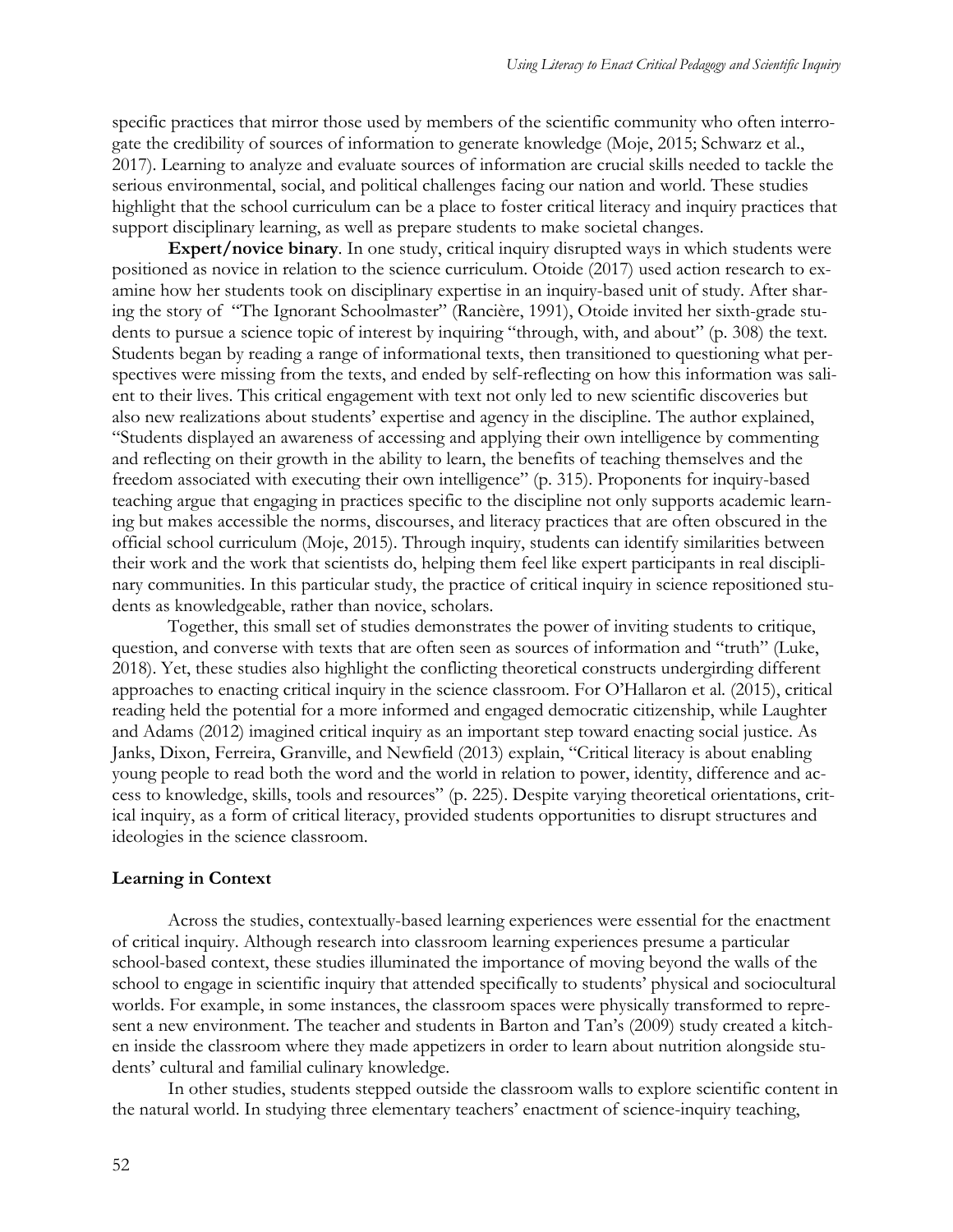Howes, Lim, and Campos (2009) found that one kindergarten teacher used a local pond throughout the year to teach science. Students' inquiries were grounded in activity and experience (Dewey, 1938), and according to the authors, "the sources of questions, and therefore of scientific inquiry, were not confined to texts and the teacher" (p. 212). Although students' inquiries were tied to realworld contexts, they all revolved around one particular pond, without consideration of how this ecosystem was similar or different to others in their community or environmental conditions that threaten habitats or species. Critical literacy, however, suggests students must engage in the broader social and political world as they learn to read the "word and the world" (Freire & Macedo, 1987), a pedagogical approach Buxton (2006) attempted to capture with elementary students who inquired into their local ecosystem.

The teachers in Buxton's (2006) study took a different approach. For the teachers at this elementary school, the enactment of "contextually authentic scientific inquiry" (p. 719) involved attention to both the physical and social aspects of context. In this study, students revitalized a school garden as they inquired into the lives of local plant and animal species. Context was also linked to students' social experiences and their inquiries spurred from experiences they had with family or friends, such as catching fish from local water sources. Buxton noted that students were highly engaged in these kinds of inquiries, yet their teachers faced tensions in developing and enacting a curriculum that was context-specific and aligned to students interests. This tension highlights the ways critical pedagogical practices disrupt traditional teaching structures, such as lesson planning in advance. For the teachers in this study, learning to adapt and respond to students was crucial for students to inquire into their local communities.

Wilson-Lopez et al. (2017) took a more radical approach by studying the ways in which high school students critically read the world of engineered designs. In this study, students and teachers seemed to bring the world into the classroom by examining a range of engineered products from both local and global communities. Throughout the unit, students asked critical questions, like "Who benefits and who pays?" (p. 239) as they researched various designs and the people (or companies) who engineered them. This deeply contextual inquiry into engineered designs inspired a raised consciousness for many of the students. For example, at the start of the unit, students believed that a blood filter used to fight Ebola was one of the best inventions of the year. However, through their critical inquiries into the product, they discovered that the filter was expensive and using the product for its engineered purpose in West Africa would be nearly impossible. The class also discovered the filter was designed in Europe and tested in Germany, far from the patients in West Africa who supposedly stood to benefit from it. Through critical inquiry, students uncovered the company's motivation for profit and concluded that engineering such a device led to inequitable access and health care outcomes. The authors argued that critical reading and inquiries into the world of engineered designs made content more accessible and meaningful to students, preparing them "to perform either as engineers or as active stakeholders, while at the same time moving toward changes that promote more equitable outcomes for all" (p. 244). Unlike Buxton (2006), Wilson-Lopez et al. noted the pedagogical power, rather than the constraints, this approach offered in the science classroom. This contrast illuminates the varying ways in which school structures and demands can impact students' engagement in critical scientific inquiry at school.

#### **Discussion and Implications**

Findings from this review indicate the powerful possibilities nestled within a critical inquiry approach to science learning. By using literacy as a tool to honor cultural diversity, critique authoritative texts, and engage with the natural and sociopolitical world, this body of scholarship points to the positive influence critical inquiry can have in students' learning of scientific and social issues.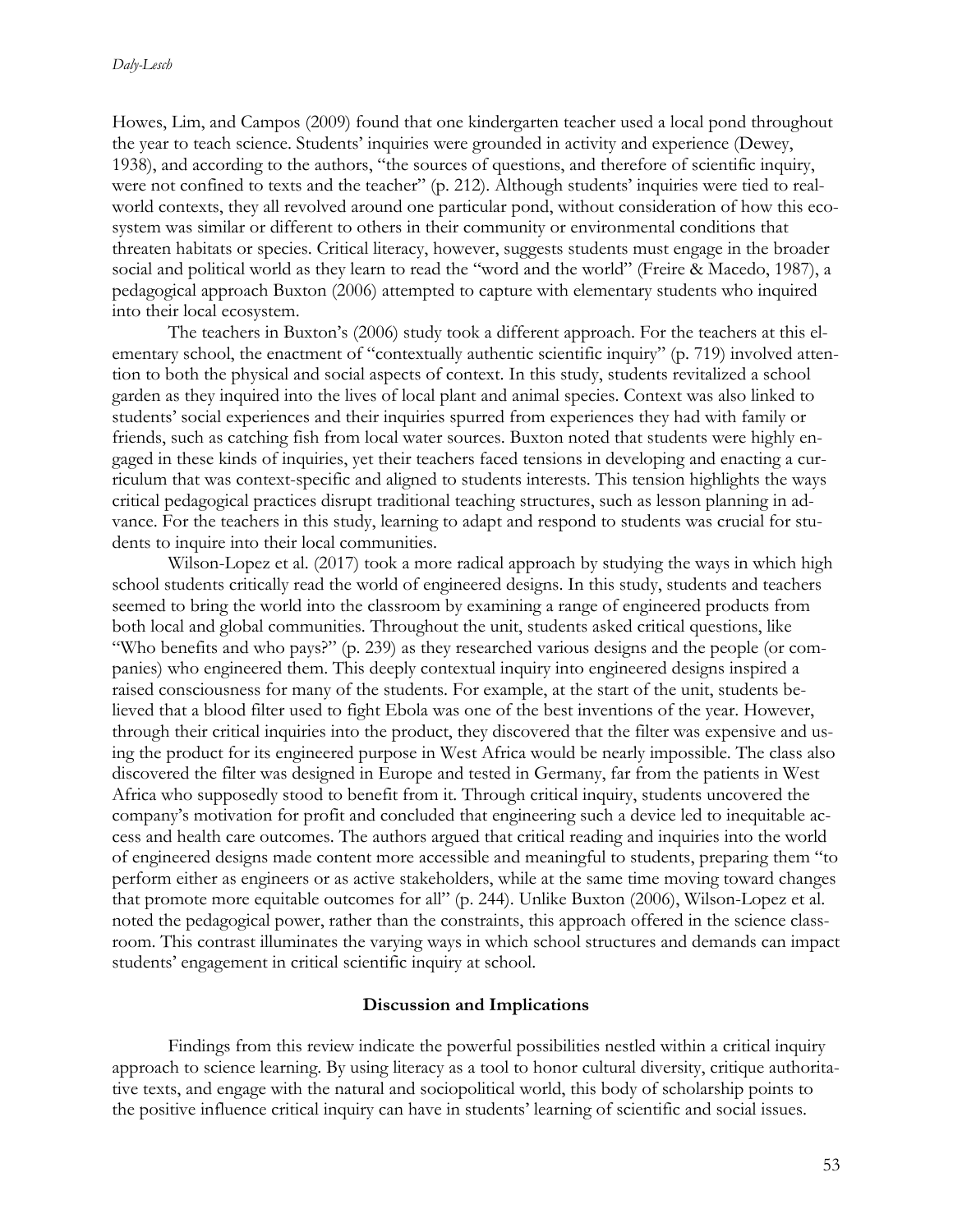Across this body of scholarship, critical inquiry created opportunities to put reading and writing to use, rather than developing literate practices as decontextualized skills. Across each study, critical inquiry opened new possibilities for students to engage in discipline-specific practices, such as pursuing scientific topics of interest and evaluating sources of information. These skills, however, were not the sole determinants for student learning. Instead, critical inquiry opened new pathways for students to disrupt the status quo, question forms of oppression, and redesign more just social futures. In this way, critical inquiry positioned students as agentic, powerful meaning-makers, armed with scientific knowledge and critical literacy skills to tackle pressing environmental, social, and political concerns.

These studies illuminate that specific components can support the design and enactment of critical inquiry in science education. First, students' full humanity as individuals with unique cultural, literacy, and linguistic practices were honored and recognized as essential components to engaging in critical scientific inquiry. Indeed, Freire (1970) believed that "apart from inquiry, apart from the praxis, individuals cannot be truly human" (p. 53). Given the ongoing forms of racial discrimination, language domination, and inequitable access to resources that students from low-income backgrounds experience in school (Kohli, Pizarro, & Nevárez, 2017), these studies highlight how the experiences and identities of students from racially, linguistically, and socioeconomically diverse backgrounds can be honored and respected as an integrated aspect of learning about the natural and sociopolitical world. Second, critical inquiry encouraged students to question and critique curricular content, texts, and power relationships that often go unexamined at school. Today, students must have access to this kind of education in school in order to confront the complex challenges of the 21st century as active and informed members of society. Finally, these studies pointed to the power of place and the importance of situating inquiry within both the natural and sociopolitical world. Critical inquiry offered a way to bring complex ecological and social realities into the classroom. In an increasingly global and technologically connected world, students' connection to real-world issues is imperative to their development as students and active citizens.

While this instructional practice arguably holds the potential to create inclusive, engaging, and powerful curricular spaces for students, the studies in this review also pointed to challenges and questions that remain in enacting critical inquiry in K-12 science learning contexts. First, further examination is needed to understand how teachers' beliefs and reflections on their own positions of power influence the ways they enact critical inquiry specifically and critical pedagogy more broadly. Although the teachers in Brown & Crippen's (2017) study developed a unit that was inclusive of students' cultures, the teachers stopped short of critically examining their own cultural practices or relationship to the dominant culture. None of the studies explicitly considered teachers' beliefs and knowledge even though these factors influence equitable classroom practices (Brown, 2013; Milner, 2017). Future research in this area would benefit from examining how teachers' beliefs, as well as their critical self-reflections, influence their enact of inquiry pedagogy.

In addition, only one study accounted for the ways in which critical inquiry instruction translated into tangible action for change. Wilson-Lopez et al. (2017) demonstrated how students engineered "counter-designs" (p. 241) to address the social inequity and environmental harm they discovered through their inquiries into engineering science. Aside from this important example, a paucity of research exists in the ways action and advocacy are realized as a part of inquiry practice in the classroom (Harste & Leland, 1998; Hoffman, 2017; Vasquez, 2004). These studies, although rich with possibilities for social, political, and environmental activism, illuminate the continued challenge of realizing such a vision in K-12 classrooms today. Future research may benefit from examining how children and youth use critical inquiry to advocate for change outside of the school walls as they attend to issues of equity and social justice.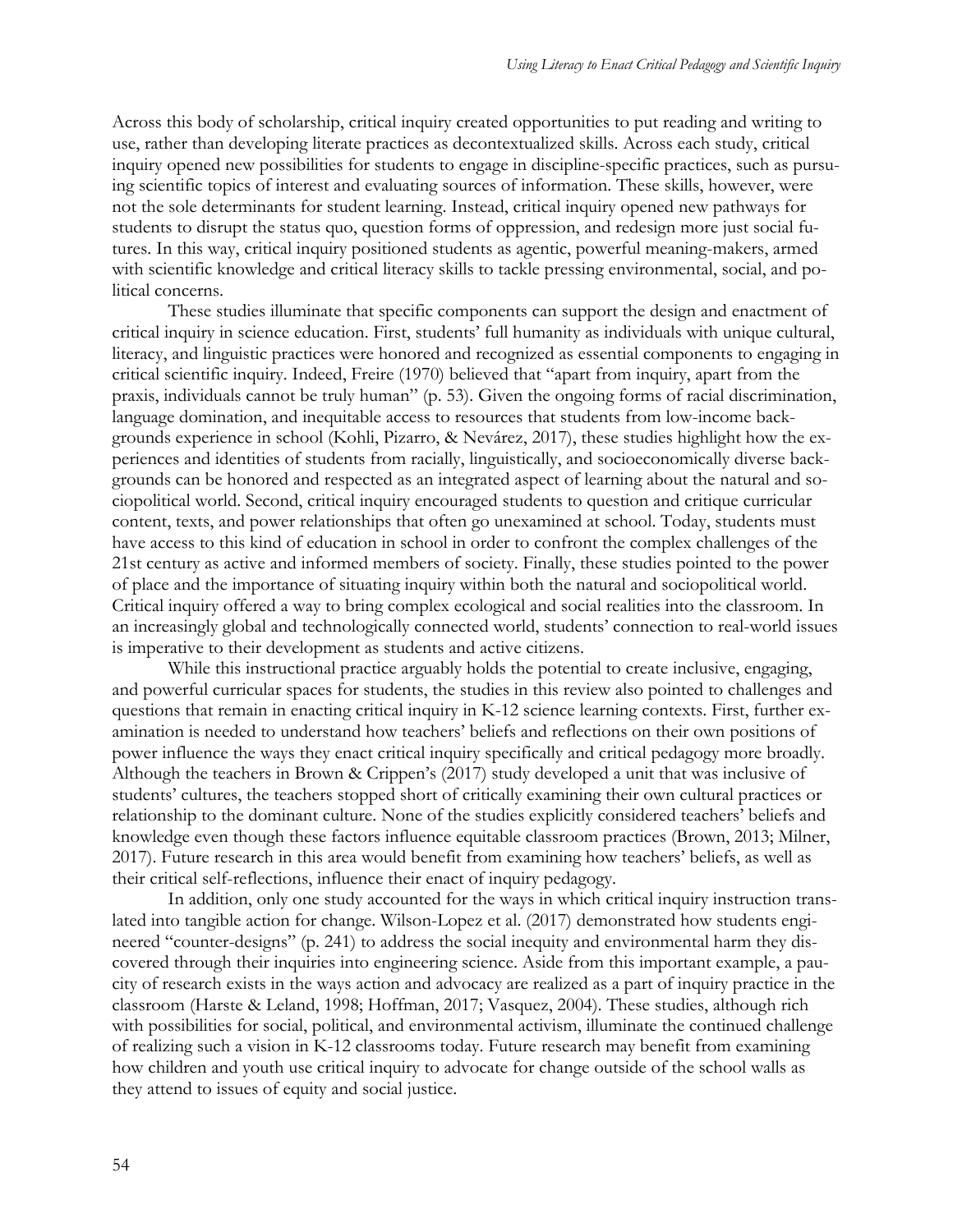The findings from this review suggest that curricular and instructional practices can be enacted to realize critical inquiry in K-12 classroom spaces. However, they also indicate that powerful structures like high-stakes testing mandates or authoritative discourses embedded in texts present serious roadblocks to pursuing critical inquiry in science. One implication of this review is that there is a need to support teachers as they navigate the complex process of uniting science learning with literacy and inquiry to interrogate critical social issues with students. Teachers in the reviewed studies desired support in planning curriculum (Barton & Tan, 2009), navigating school curriculum mandates (Buxton, 2006), and inquiring into their own cultural identities (Brown & Crippen, 2017). Teacher educators and researchers must be ready to meet the needs of pre- and in-service teachers engaged in critical pedagogical work by developing collaborative partnerships, sharing resources, and using critical tools of reflection together. A second implication of this review is to interrogate the purpose of critical inquiry in the classroom. These pedagogical practices, while supporting students' learning of science, can also be used to realize new educative goals, such as equipping students to engage in advocacy and action for greater environmental and social justice. Teachers, along with school, district, and university partners, can redesign inquiry pedagogy so learning that begins in the classroom continues long after a unit or school year ends.

## **Conclusion**

This analytic literature review highlights the affordances, tensions and lingering questions that remain in advancing critical inquiry in the context of science education. It also sheds light on new ways literacy can be used as a tool to read both the word and the world (Freire & Macedo, 1987) in advancing broad goals for social justice. This review offers a beginning look at science learning that is aligned to students' interests, discipline-specific practices, and confronts oppressive structures. Using these varied models of critical inquiry, teachers and teacher educators can use literacy as a means to support student-centered and critical forms of scientific learning. At a time when there seems to be no shortage of environmental, political, and humanitarian crises in the world, this review offers a glimpse into what students, teachers, and education researchers can do to realize greater social transformation and change.

 $\overline{\phantom{a}}$ 

**Anne Daly-Lesch, M.Ed.,** is a PhD candidate in Language and Literacy Studies at the University of Texas at Austin. Prior to graduate school, Annie worked as an elementary and middle school teacher for seven years in San Antonio and Austin, Texas and is a certified reading specialist. Annie's teaching experiences, professional and personal inquiries into critical social issues inform her current research interests. Utilizing theoretical frameworks such as critical race theory (Ladson-Billings & Tate, 1995; Yosso, 2005), critical literacy (Freire, 1970) and racial literacy (Guinier, 2004), Annie's research focuses on how elementary teachers enact critical literacy and racial literacy instruction with their students. Annie is also a graduate research assistant and assistant instructor and works to bring critical perspectives to methods courses with preservice teachers. Annie is an active member of professional organizations including the Literacy Research Association and the National Council of Teachers of English, as well as in her community, serving as a county voter deputy registrar and member of a local anti-racist teacher organization.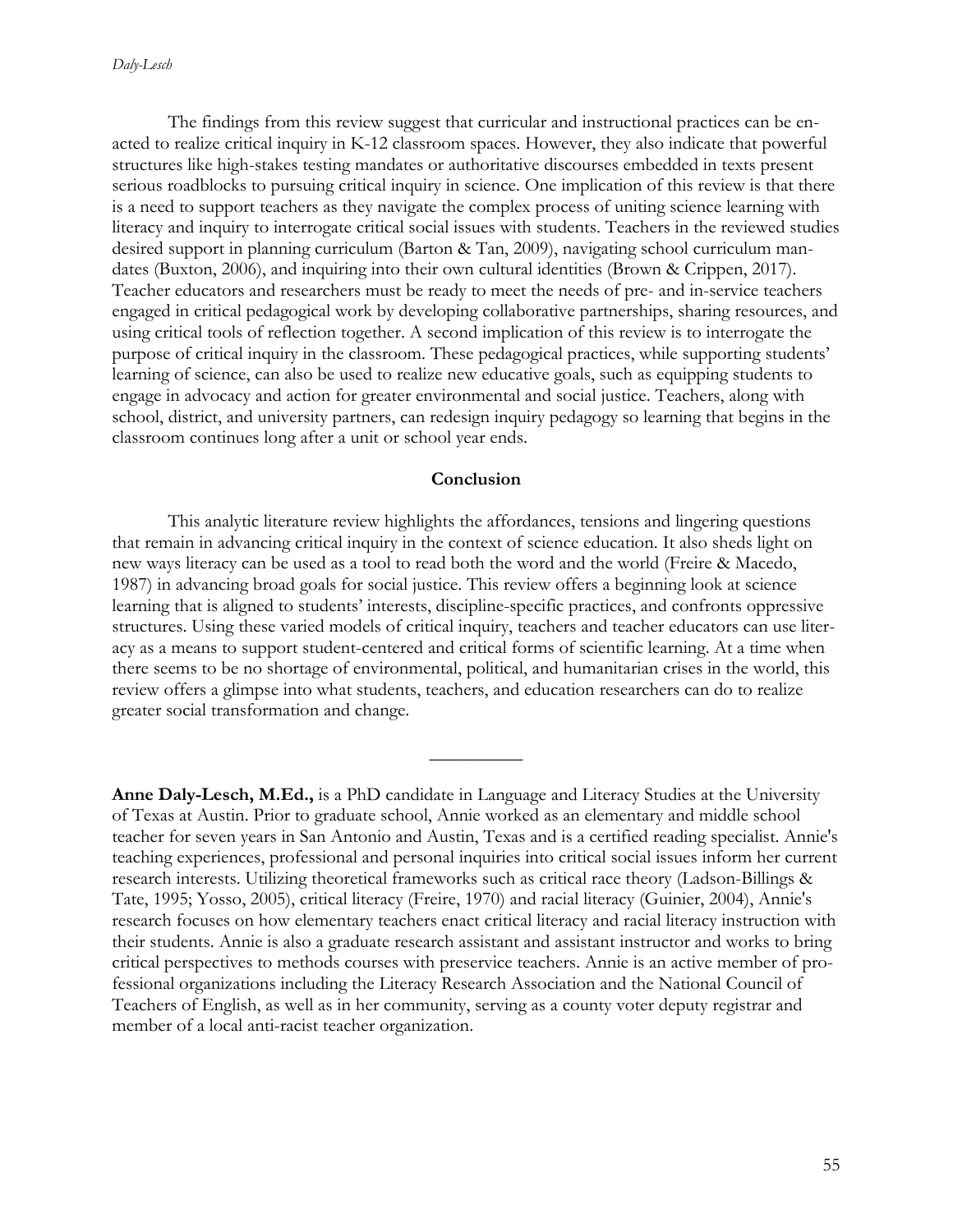## References

- Au, W. (2008). *Unequal by design: High-stakes testing and the standardization of inequality* (1st edi tion). New York: London: Routledge.
- Babaci-Wilhite, Z. (2017). A rights-based approach to science literacy using local languages: Contextualizing inquiry-based learning in Africa. *International Review of Education / International Zeitschrift Für Erziehungswissenschaft, 63*(3), 381–401. https://doi.org/10.1007/s11159-017- 9644-3
- Barton, A. C., & Tan, E. (2009). Funds of knowledge and discourses and hybrid space. *Journal of Research in Science Teaching, 46*(1), 50–73. https://doi.org/10.1002/tea.20269
- Bazzul, J., & Sykes, H. (2011). The secret identity of a biology textbook: Straight and naturally sexed. *Cultural Studies of Science Education, 6*(2), 265–286. https://doi.org/10.1007/s11422-010-9297 z.
- Brown, J. C. (2017). A metasynthesis of the complementarity of culturally responsive and inquirybased science education in k-12 settings: Implications for advancing equitable science teaching and learning. *Journal of Research in Science Teaching, 54*(9), 1143–1173. https://doi.org/10.1002/tea.21401.
- Brown, J. C., & Crippen, K. J. (2017). The knowledge and practices of high school science teachers in pursuit of cultural responsiveness. *Science Education, 101*(1), 99–133. https://doi.org/10.1002/sce.21250
- Buxton, C. A. (2006). Creating contextually authentic science in a "low-performing" urban elementary school. *Journal of Research in Science Teaching, 43*(7), 695–721. https://doi.org/10.1002/tea.20105
- Cambria, J., & Guthrie, J. T. (2010). Motivating and engaging students in reading. *The NERA Jour nal, 46*(1), 15–29.
- Cervetti, G., Jaynes, C., & Hiebert, E. (2009). Increasing opportunities to acquire knowledge through reading. In E. Hiebert (Ed.), *Reading more, reading better*. New York, NY: Guilford Press.
- Cervetti, G. N., Barber, J., Dorph, R., Pearson, P. D., & Goldschmidt, P. G. (2012). The impact of an integrated approach to science and literacy in elementary school classrooms. *Journal of Research in Science Teaching, 49*(5), 631–658. https://doi.org/10.1002/tea.21015
- Cervetti, G. N., Pearson, D., Barber, J., Hiebert, E., & Bernardo, M. A. (2007). Integrating literacy and science: The research we have, the research we need. In M. Pressley, A. K. Billman, K. Perry, K. Refitt, & J. Reynolds (Eds.), *Shaping literacy achievement: The research we have, the research we need* (pp. 157–174). New York, NY: The Guilford Press.
- Darder, A. (2012). *Culture and power in the classroom: Educational foundations for the schooling of bicultural students* (2nd ed.). New York, NY: Routledge.
- Davis, D. S., & Vehabovic, N. (2017). The dangers of test preparation: What students learn (and don't learn) about reading comprehension from test-centric literacy instruction. *The Reading Teacher, 71*(5), 579–588. https://doi.org/10.1002/trtr.1641
- Davis, D. S., & Willson, A. (2015). Practices and commitments of test-centric literacy instruction: Lessons from a testing transition. *Reading Research Quarterly, 50*(3), 357–379. https://doi.org/10.1002/rrq.103
- Dewey, J. (1938). *Experience and education*. New York, NY: Simon & Schuster.
- Duke, N. K. (2016). Project-based instruction: A great match for informational texts. *American Educator, 40*(3), 4-12.
- Freire, P. (1970). *Pedagogy of the oppressed*. New York, NY: The Continuum Publishing Company.
- Freire, P., & Macedo, D. P. (1987). *Literacy: Reading the word and the world*. South Hadley, MA: Bergin & Garvey Publishers.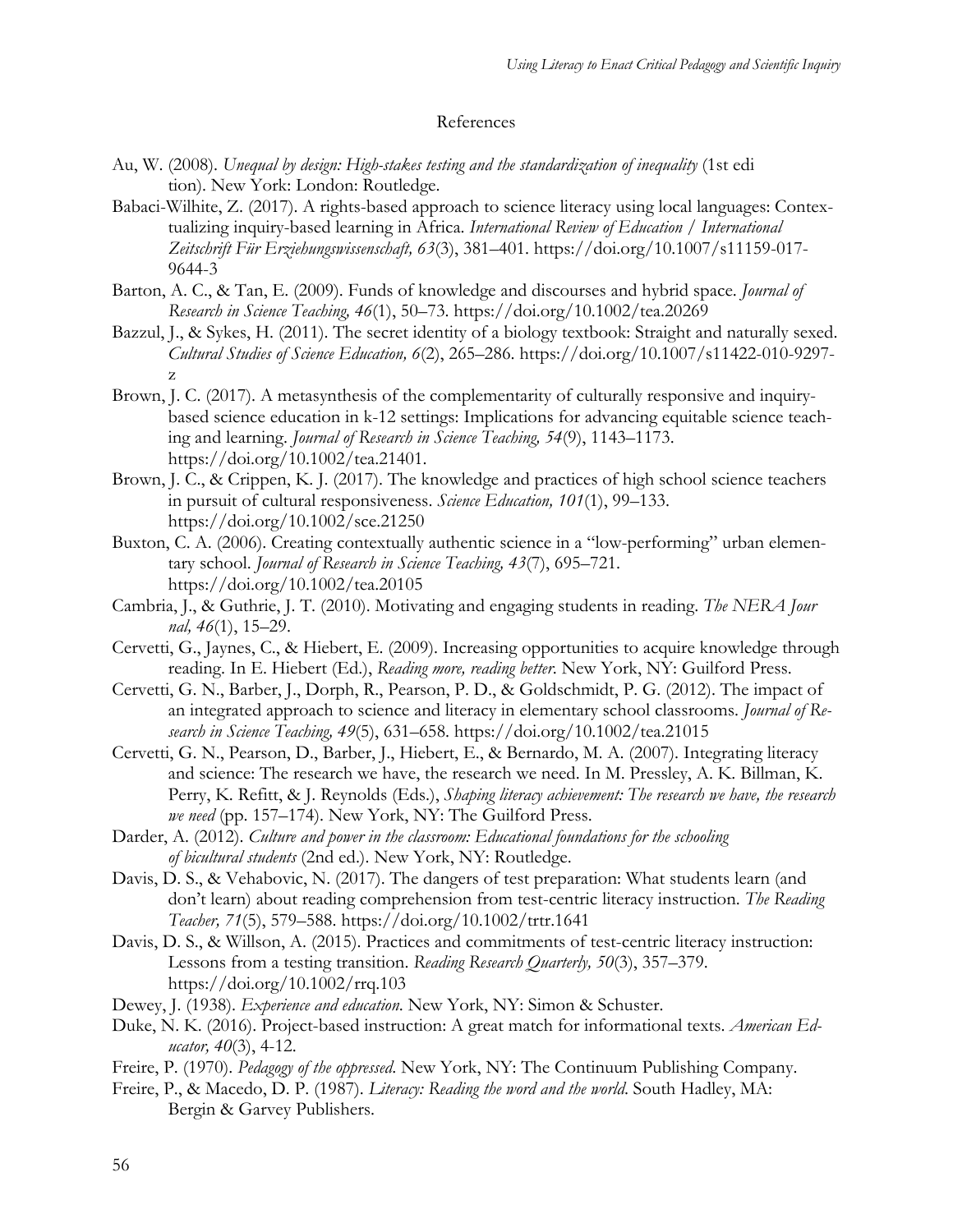- Gavelek, J. R., Raphael, T. E., Biondo, S. M., & Wang, D. (2000). Integrated literacy instruction. In M. L. Kamil, P. B. Mosenthal, D. Pearson, & R. Barr (Eds.), *Handbook of reading research* (3rd ed., pp. 587-608). Mahwah, NJ: Routledge.
- Giroux, H., & Simon, R. I. (1988). Schooling, popular culture, and a pedagogy of possibility. *Journal of Education, 170*(1), 9–26. https://doiorg.ezproxy.lib.utexas.edu/10.1177/002205748817000103.
- Guthrie, J. T., Anderson, E., Alao, S., & Rinehart, J. (1999). Influences of concept-oriented reading instruction on strategy use and conceptual learning from text. *The Elementary School Journal, 99*(4), 343–366. https://doi.org/10.1086/461929
- Håland, A. (2017). Disciplinary literacy in elementary school: How a struggling student positions herself as a writer. *The Reading Teacher, 70*(4), 457–468. https://doi.org/10.1002/trtr.1541
- Harste, J. C., & Leland, C. H. (1998). No quick fix: Education as inquiry. *Reading Research and Instruction, 37*(3), 191–205. https://doi.org/10.1080/19388079809558264
- Hoffman, J. V. (2017). What if "just right" is just wrong? The unintended consequences of leveling readers. *The Reading Teacher, 71*(3), 265–273. https://doi.org/10.1002/trtr.1611
- Howes, E. V., Lim, M., & Campos, J. (2009). Journeys into inquiry-based elementary science: Literacy practices, questioning, and empirical study. *Science Education, 93*(2), 189–217. https://doi.org/10.1002/sce.20297
- Janks, H. (2010). *Literacy and power*. New York, NY: Routledge.
- Janks, H., Dixon, K., Ferreira, A., Granville, S., & Newfield, D. (2013). *Doing critical literacy: texts and activities for students and teachers*. New York, NY: Routledge.
- Janks, H. (2010). Critical approaches to teaching language, reading, and writing. In D. Wyse, R. An drews, & J. Hoffman (Eds.), *The Routledge international handbook of English, language and literacy teaching* (pp. 267–281). New York, NY: Routledge.
- Kilpatrick, W. H. (1921). *The project method: The use of the purposeful act in the educative process*. New York, NY: Teachers College, Columbia University.
- Kohli, R., Pizarro, M., & Nevárez, A. (2017). The "new racism" of K–12 schools: Centering critical research on racism. *Review of Research in Education, 41*(1), 182–202. https://doi.org/10.3102/0091732X16686949
- Ladson-Billings, G. (1995). Toward a theory of Culturally Relevant Pedagogy. *American Educational Research Journal, 32*(3), 465–491. https://doi.org/10.3102/00028312032003465
- Ladson-Billings, G. (2014). Culturally Relevant Pedagogy 2.0: a.k.a. the Remix. *Harvard Educational Review, 84*(1), 74–84. https://doi.org/10.17763/haer.84.1.p2rj131485484751
- Laughter, J. C., & Adams, A. D. (2012). Culturally relevant science teaching in middle school. *Urban Education, 47*(6), 1106–1134. https://doi.org/10.1177/0042085912454443
- Love, B. L. (2014). "I see Trayvon Martin": What teachers can learn from the tragic death of a young Black male. *The Urban Review, 46*(2), 292–306. https://doi.org/10.1007/s11256-013- 0260-7
- Luke, A. (2018). *Critical literacy, schooling, and social justice: The selected works of Allan Luke*. London: Routledge, Taylor & Francis Group.
- Luke, A. (2019). Regrounding critical literacy. In D. Alvermann, N. Unrau, M. Sailors, & R. Ruddell (Eds.), *Theoretical models and processes of literacy* (7th ed., pp. 349–360). New York, NY: Routledge.
- Makalela, L. (2018). Multilanguaging and infinite relations of dependency: Re-theorizing reading lit eracy from ubuntu. In D. Alvermann, N. Unrau, M. Sailors, & R. Ruddell (Eds.), *Theoretical models and processes of literacy* (7th ed.). Retrieved from http://www.taylorfrancis.com/books/9781351616539
- Maloch, B., & Horsey, M. (2013). Living inquiry: Learning from and about informational texts in a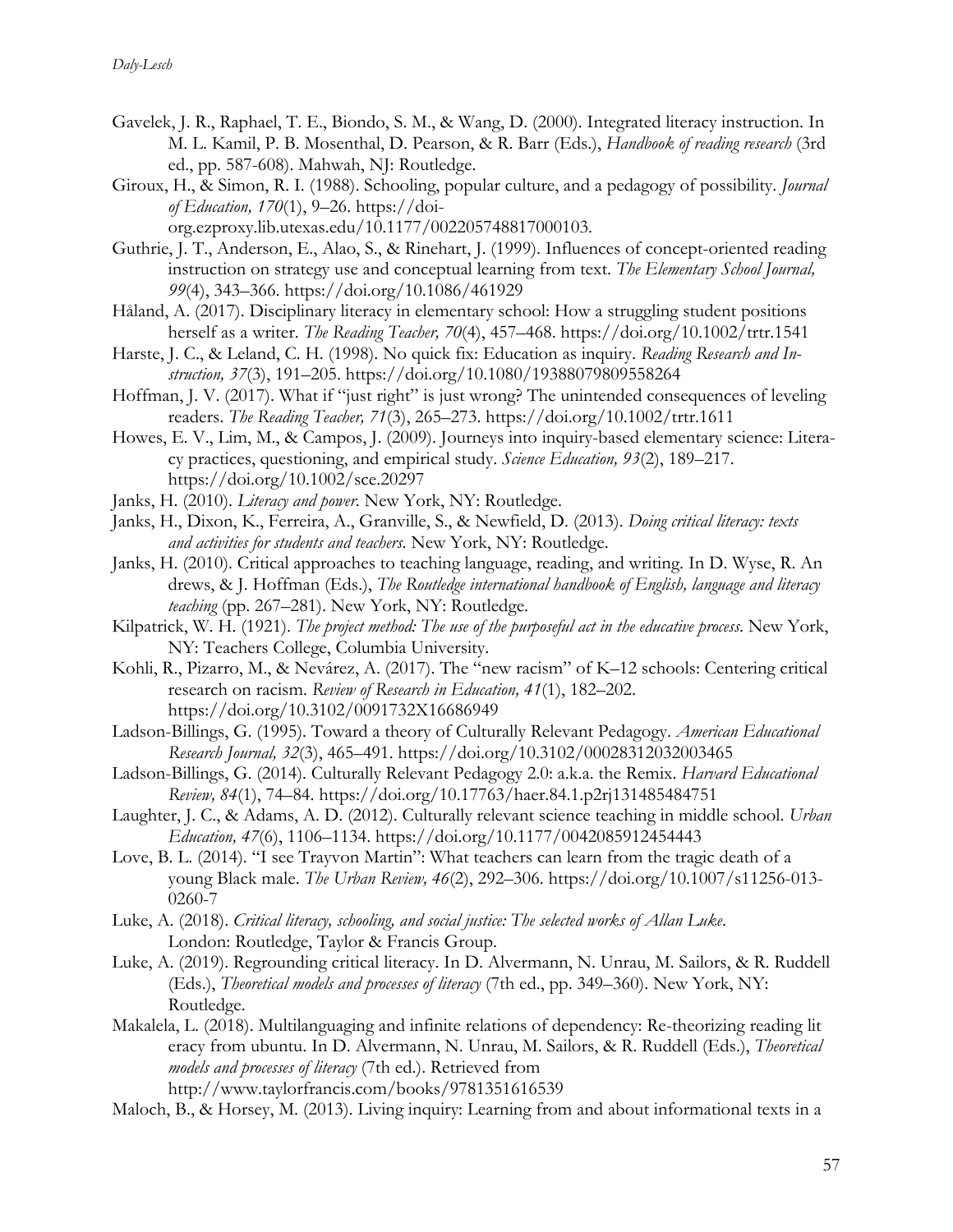second-grade classroom. *The Reading Teacher, 66*(6), 475–485. https://doi.org/10.1002/TRTR.1152

- McLaren, P. (1994). *Life in schools: an introduction to critical pedagogy in the foundations of education* (2nd ed.). New York, NY: Longman.
- Moje, E. B. (2015). Doing and teaching disciplinary literacy with adolescent learners: A social and cultural enterprise. *Harvard Educational Review, 85*(2), 254–278. https://doi.org/10.17763/0017-8055.85.2.254
- Moje, E. B., Ciechanowski, K. M., Kramer, K., Ellis, L., Carrillo, R., & Collazo, T. (2004). Working toward third space in content area literacy: An examination of everyday funds of knowledge and discourse. *Reading Research Quarterly, 39*(1), 38–70. https://doi.org/10.1598/RRQ.39.1.4
- Moll, L. C., Amanti, C., Neff, D., & Gonzalez, N. (1992). Funds of knowledge for teaching: Using a qualitative approach to connect homes and classrooms. *Theory Into Practice, 31*(2), 132–141. https://doi.org/10.1080/00405849209543534
- Nichols, S. L., & Berliner, D. C. (2008). Why has high-stakes testing so easily slipped into contemporary American life? *The Phi Delta Kappan, 89*(9), 672–676. https://doi.org/10.1177/003172170808900913.
- Ødegaard, M., Haug, B., Mork, S. M., & Sørvik, G. O. (2014). Challenges and support when teach ing science through an integrated inquiry and literacy approach. *International Journal of Science Education, 36*(18), 2997–3020. https://doi.org/10.1080/09500693.2014.942719
- O'Hallaron, C. L., Palincsar, A. S., & Schleppegrell, M. J. (2015). Reading science: Using systemic functional linguistics to support critical language awareness. *Linguistics and Education, 32*, 55– 67. https://doi.org/10.1016/j.linged.2015.02.002
- Osborne, J. (2010). Arguing to learn in science: The role of collaborative, critical discourse. *Science, 328*(5977), 463–466. https://doi.org/10.1126/science.1183944
- Otoide, L. (2017). In pursuit of the practice of radical equality: Rancière inspired pedagogical inquiries in elementary school science education. *Cultural Studies of Science Education, 12*(2), –319. https://doi.org/10.1007/s11422-015-9722-4
- Owens, R. F., Hester, J. L., & Teale, W. H. (2002). Where do you want to go today? Inquiry-based learning and technology integration. *The Reading Teacher, 55*(7), 616–625.
- Pappas, C. C., Varelas, M., Barry, A., & Rife, A. (2002). Dialogic inquiry around information texts: The role of intertextuality in constructing scientific understandings in urban primary classrooms. *Linguistics and Education, 13*(4), 435–482. https://doi.org/10.1016/S0898- 5898(03)00004-4
- Paris, D. (2012). Culturally sustaining pedagogy: A needed change in stance, terminology, and practice. *Educational Researcher, 41*(3), 93–97. https://doi.org/10.3102/0013189X12441244
- Paris, D., & Alim, H. S. (2014). What are we seeking to sustain through culturally sustaining pedagogy? A loving critique forward. *Harvard Educational Review, 84*(1), 85–100. https://doi.org/10.17763/haer.84.1.982l873k2ht16m77
- Pearson, P. D., Moje, E., & Greenleaf, C. (2010). Literacy and science: Each in the service of the other. *Science, 328*(5977), 459–463.
- Rancière, J. (1991). *The ignorant schoolmaster: Five lessons in intellectual emancipation*. Stanford, CA: Stanford University Press.
- Ridley, D. (2008). The multiple purposes of a literature review. In *The literature review: A step-bystep guide for students*. (pp. 23–40). London: SAGE Publications.
- Schwarz, C. V., Passmore, C., & Reiser, B. J. (Eds.). (2017). *Helping students make sense of the world using next generation science and engineering practices*. Arlington, VA: NSTA Press, National Science Teachers Association.
- Smith, N. B. (1934). *American reading instruction: Its development and its significance in gaining a*